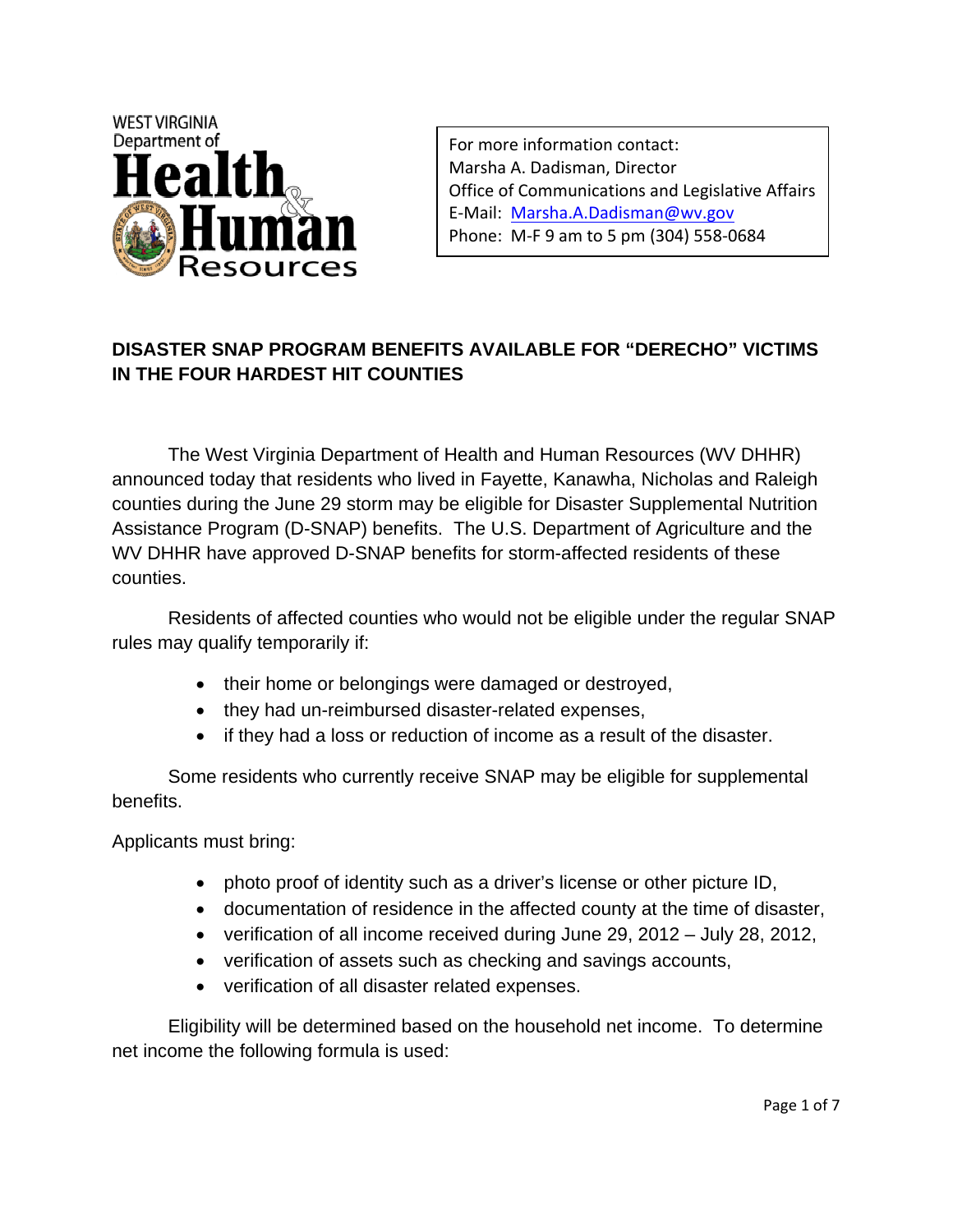## **Available Income + Cash on Hand + Accessible Bank Accounts - Unreimbursed Disaster-related Expenses = Net Income.**

Other assets, such as homes and automobiles, are not included in the net income eligibility determination.

| <b>Number of Household Members</b> | <b>Allowable Net Income</b> |
|------------------------------------|-----------------------------|
| 1                                  | 1514                        |
| $\overline{2}$                     | 1832                        |
| 3                                  | 2151                        |
| $\overline{4}$                     | 2477                        |
| 5                                  | 2821                        |
| 6                                  | 3167                        |
| $\overline{7}$                     | 3485                        |
| 8                                  | 3803                        |
| 9                                  | 4122                        |
| 10                                 | 4441                        |

D-SNAP allowable net income guidelines are listed in the following chart:

Most benefits will be available within one day of the date of application. D-SNAP benefits can be used to purchase food for human consumption, but cannot be used to buy alcoholic beverages, tobacco or non-food items. Benefits must be used within 120 days. Persons who purposely provide false information on a D-SNAP application may be denied benefits and legal action may be taken.

All D-SNAP applications will be checked for duplication. If you violate the D-SNAP rules, you may be disqualified from the program, fined up to \$250,000 and/or put in jail for up to 20 years.

For additional information, please contact DHHR's Customer Service Center at 877-716-1212 and Client Services at 800-642-8589. Applications for D-SNAP benefits will be accepted at the following locations beginning October 1, 2012.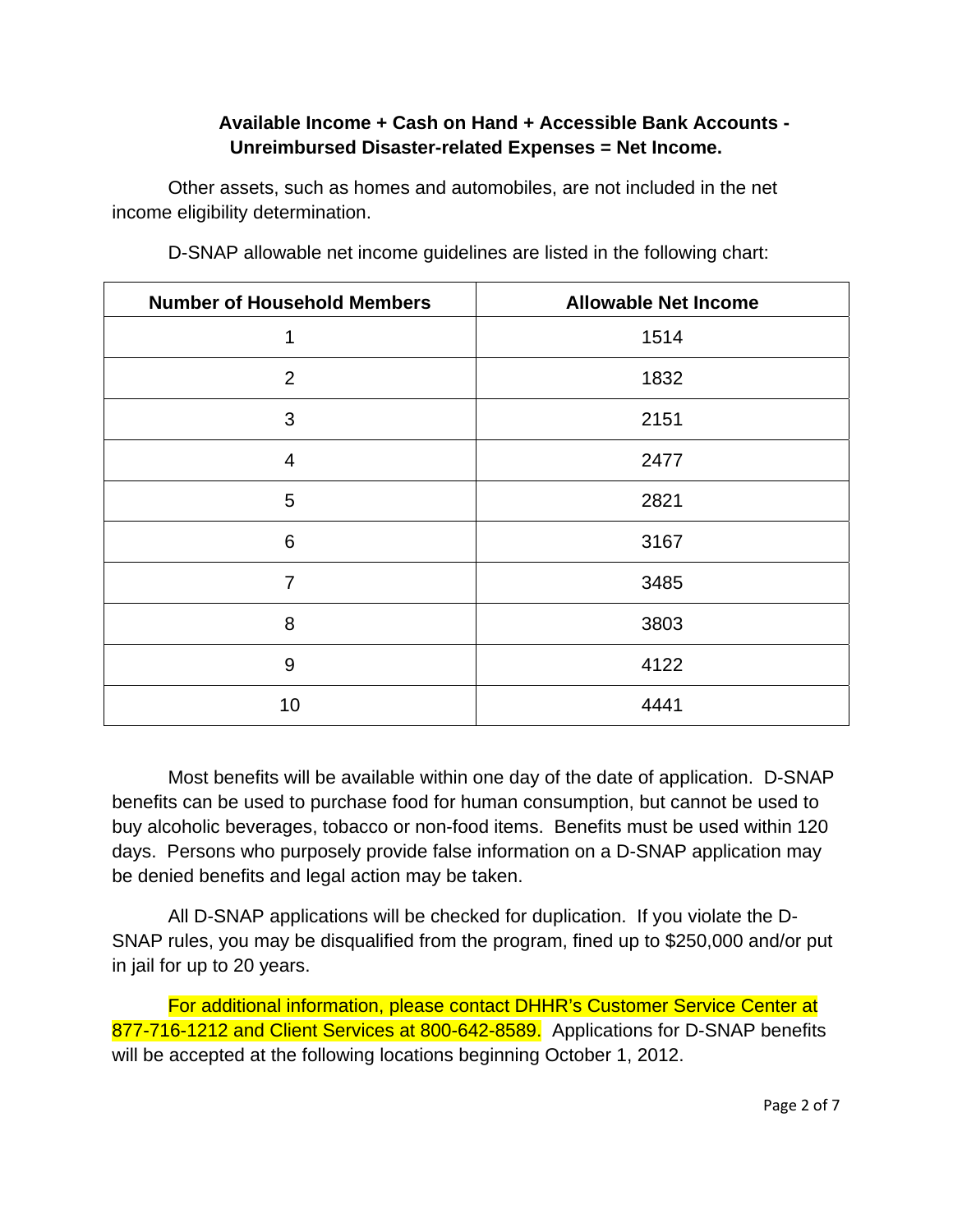| <b>Fayette County:</b> | Falls View - Starting Points Center<br>Rt. 60, Falls View WV<br>Hours: Monday – Friday $8:30$ a.m. to 7:30 p.m.                                                                                           |
|------------------------|-----------------------------------------------------------------------------------------------------------------------------------------------------------------------------------------------------------|
|                        | <b>Meadow Bridge Fire Station</b><br>Rt. 20, Meadow Bridge WV<br>Hours: Monday $-$ Friday 8:30 am to 7:30 pm<br>Saturday 9 a.m. to 5 p.m.<br>Sunday 1 p.m. to 6 p.m.                                      |
| Kanawha County:        | <b>Schoenbaum Family Enrichment Center</b><br>1701 5 <sup>th</sup> Ave. Suite 1, Charleston WV<br>Hours: Monday $-$ Friday 8:30 a.m. to 7:30 p.m.<br>Saturday 9 a.m. to 5 p.m.<br>Sunday 1 p.m. to 6 p.m. |
|                        | <b>Coonskin National Guard Armory</b><br>1703 Coonskin Drive, Charleston WV<br>Hours: Monday $-$ Friday 8:30 a.m. to 7:30 p.m.<br>Saturday 9 a.m. to 5 p.m.<br>Sunday 1 p.m. to 6 p.m.                    |
|                        | <b>Aldersgate United Methodist Church</b><br>6823 Sissonville Road, Charleston WV<br>Hours: Monday $-$ Friday 8:30 a.m. to 7:30 p.m.<br>Saturday 9 a.m. to 5 p.m.<br>Sunday 1 p.m. to 6 p.m.              |
| Nicholas County:       | City of Richwood City Hall<br>6 White Ave, Richwood WV<br>Hours: Monday - Friday 8:30 a.m. to 7:30 p.m.<br>Saturday 9 a.m. to 5 p.m.<br>Sunday 1 p.m. to 6 p.m.                                           |
| <b>Raleigh County:</b> | <b>Bradley-Prosperity Fire Department</b><br>5950 Robert C Byrd Drive, Beckley WV<br>Hours: Monday and Friday 8:30 a.m. to 7:30 p.m.<br>Saturday 9 a.m. to 5 p.m.<br>Sunday 1 p.m. to 6 p.m.              |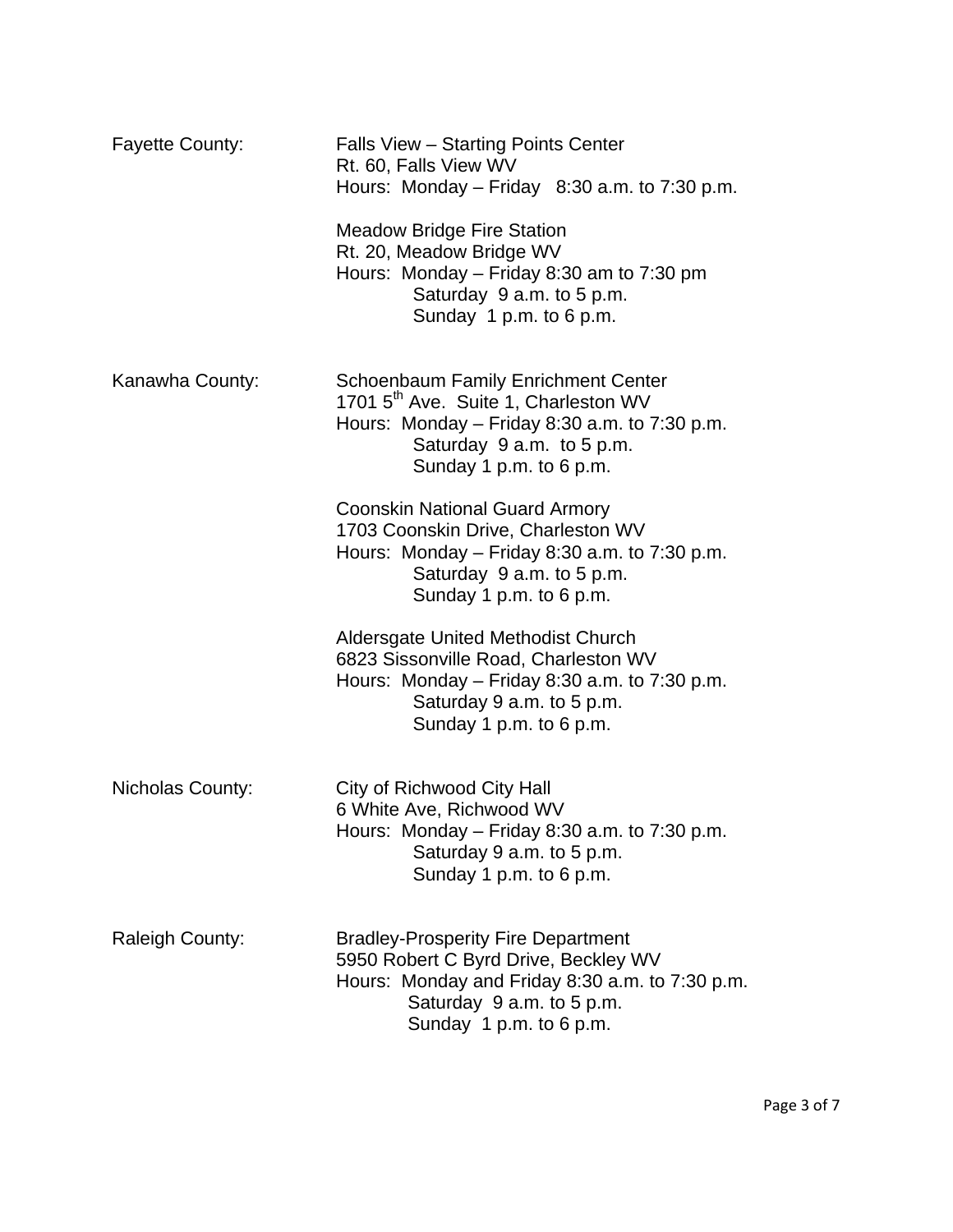Beaver Fire Department 147 3<sup>rd</sup> Street, Beaver WV Hours: Monday 8:30 a.m. to 3:30 p.m. Tuesday – Friday 8:30 a.m. to  $7:30$  p.m. Saturday 9 a.m. to 5 p.m. Sunday 1 p.m. to 6 p.m.

 Trap Hill Fire Department 765 Bolt Road, Fairdale WV Hours: Monday – Friday 8:30 a.m. to 7:30 p.m. Saturday 9 a.m. to 5 p.m. Sunday 1 p.m. to 6 p.m.

**-30-** 

# **D-SNAP BENEFITS FACT SHEET**

#### **General:**

Eligibility for Disaster Supplemental Nutrition Assistance (D-SNAP) benefits is decided on a household basis. Households residing in the declared disaster area (Fayette, Kanawha, Nicholas, and Raleigh) that meet income guidelines qualify for issuance of D-SNAP benefits. D-SNAP can be used to purchase approved food items at designated retailers.

#### **Applying for D-SNAP Benefits:**

Applicants must bring photo proof of identity such as a driver's license or other picture ID, documentation of residence in the affected county at the time of disaster, verification of all income received during June 29, 2012 – July 28, 2012, verification of assets such as checking and savings accounts and verification of all disaster related expenses.

Applicants must file for D-SNAP with a specially designated application site. For location information of application sites, applicants may call the Department of Health and Human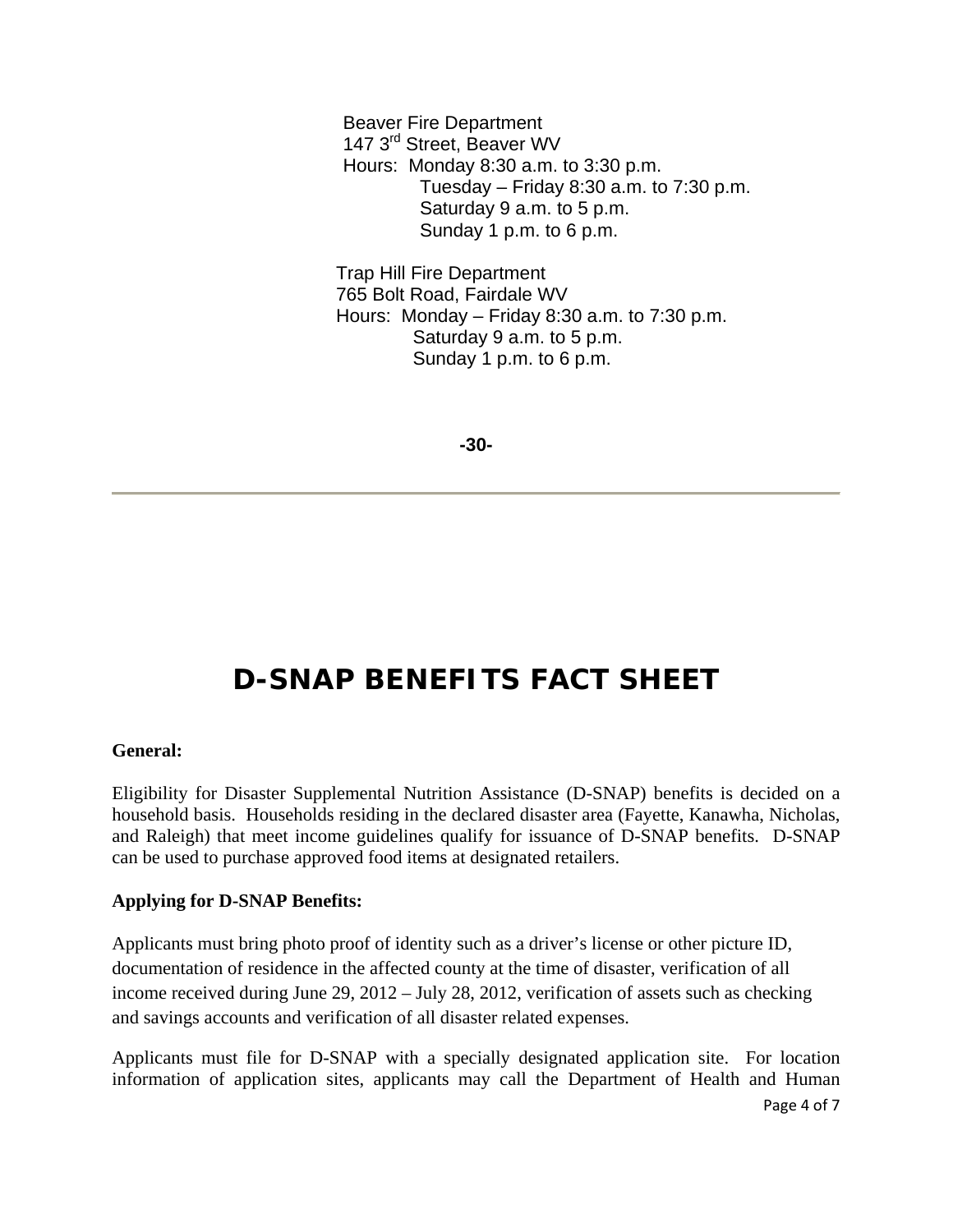Resources Customer Services Center (DHHR CSC) at 1-877-716-1212 or Client Services 1-800- 642-8589. Once the D-SNAP application is received an Eligibility Worker will conduct an interview with the applicant.

*All DHHR employees will be reviewed for integrity by the Office of Inspector General.* 

#### **Eligibility Rules:**

Households already receiving SNAP benefits as well as non-recipients households may be eligible for D-SNAP benefits if they reside in the disaster area and meet at least one of the following criteria:

- Their home or self-employment property was damaged or destroyed by the disaster,
- They had un-reimbursed disaster-related expenses,
- They had a loss or reduction of income as a result of the disaster.
- Available Income + Cash on Hand + Accessible Bank Accounts Unreimbursed Disaster-related Expenses = Net Income.

| <u>s</u> prim micome culaemics     |                      |
|------------------------------------|----------------------|
| <b>Number of Household Members</b> | Allowable Net Income |
|                                    | 1514                 |
| 2                                  | 1832                 |
| 3                                  | 2151                 |
| 4                                  | 2477                 |
| 5                                  | 2821                 |
| 6                                  | 3167                 |

**D-SNAP Income Guidelines**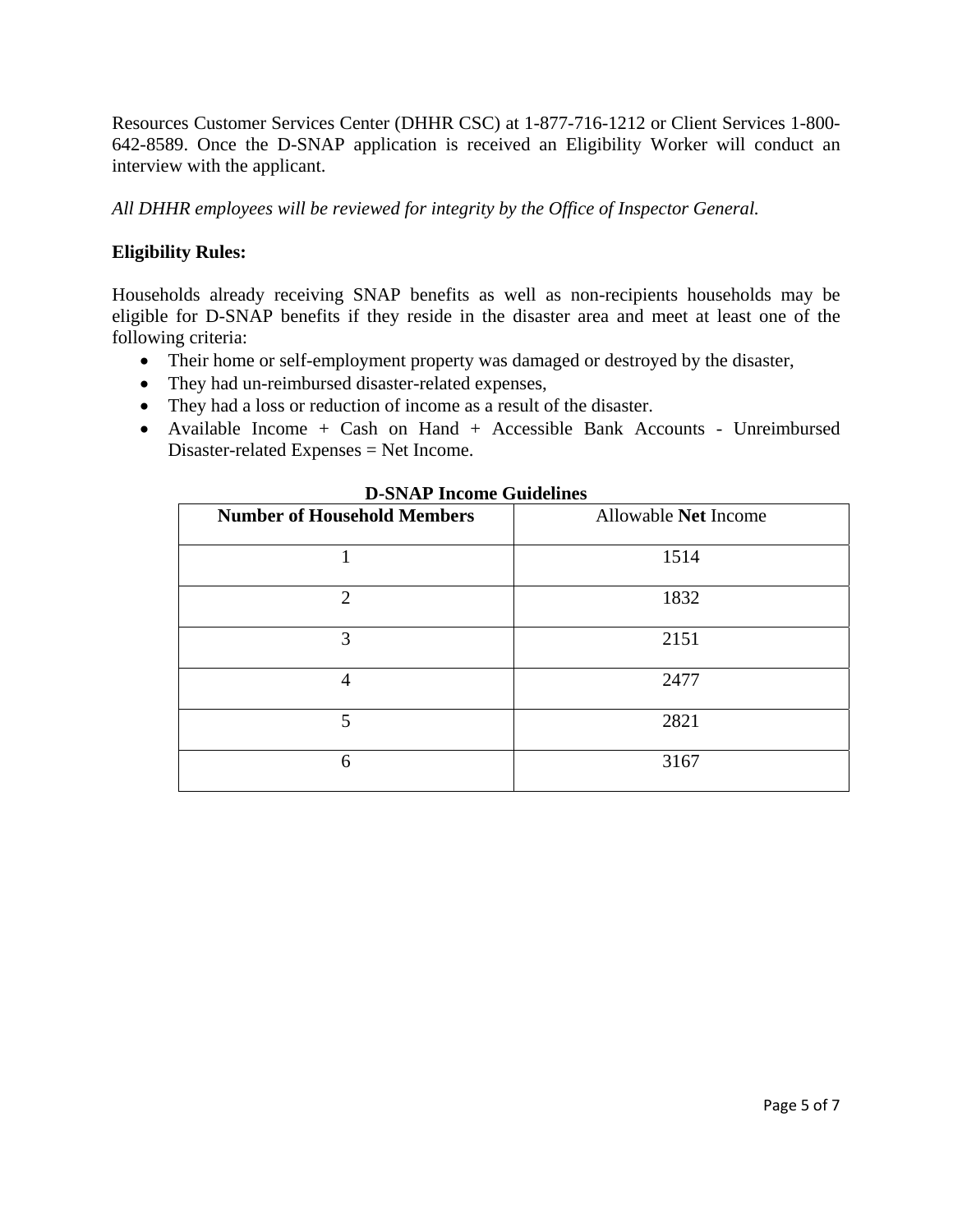#### **Fayette County:**

*Falls View – Starting Points Center*  Rt. 60, Falls View WV Hours: Monday – Friday 8:30 am to 7:30 pm

*Meadow Bridge Fire Station*  Rt. 20, Meadow Bridge WV Hours: Monday – Friday 8:30 am to 7:30 pm Saturday 9:00 am to 5:00 pm Sunday 1:00 pm to 6:00 pm

## **Kanawha County:**

*Schoenbaum Family Enrichment Center*  1701 5th Ave. Suite 1, Charleston WV Hours: Monday – Friday 8:30 am to 7:30 pm Saturday 9:00 am to 5:00 pm Sunday 1:00 pm to 6:00 pm

*Coonskin National Guard Armory*  1703 Coonskin Dr., Charleston WV Hours: Monday – Friday 8:30 am to 7:30 pm Saturday 9:00 am to 5:00 pm Sunday 1:00 pm to 6:00 pm

*Aldersgate United Methodist Church* 6823 Sissonville Road, Charleston WV Hours: Monday – Friday 8:30 am to 7:30 pm Saturday 9:00 am to 5:00 pm Sunday 1:00 pm to 6:00 pm

#### **Nicholas County:**

*City of Richwood City Hall*  6 White Ave, Richwood WV Hours: Monday – Friday 8:30 am to 7:30 pm Saturday 9:00 am to 5:00 pm Sunday 1:00 pm to 6:00 pm